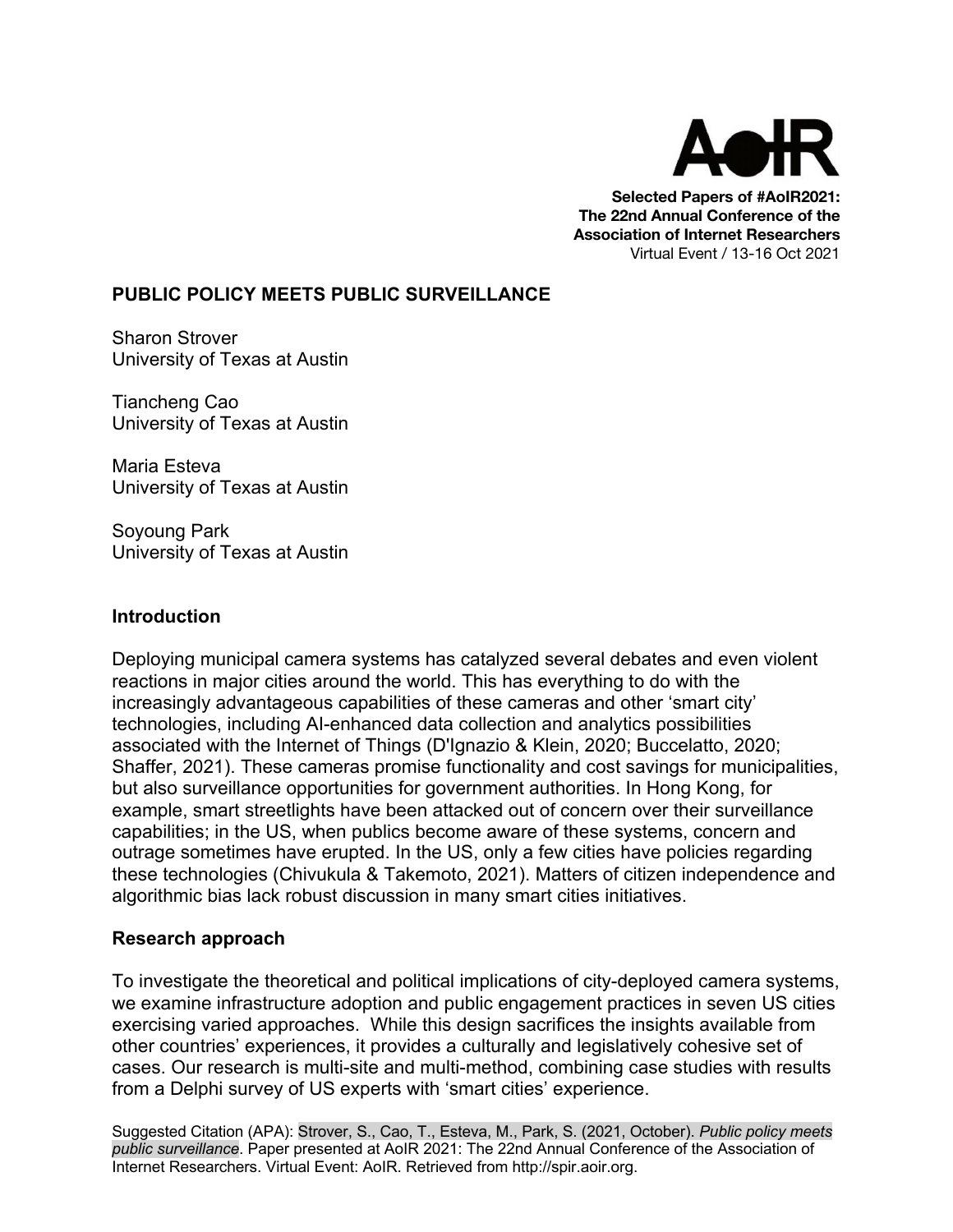Our cases examine decision-making and public policies associated with public cameras. Analytic categories include governance, infrastructure choices, data policies, public engagement, and oversight mechanisms.

We investigated deployments in: Chicago, with its NSF-funded 'Array of Things'; Denver, which expanded camera networks using existing public infrastructure; Detroit, with its 'Project Green Light' mobilizing voluntary business participation; Portland, Oregon, which banned the use of facial recognition technologies (FRT); San Diego, using smart streetlights; San Francisco, with a privately-funded and neighborhood-run camera network monitoring neighborhood safety; and Seattle, which implemented public engagement processes for its Surveillance Ordinance. Summary results are presented in Table 1.

# **Governance**

The seven cities exhibit varying levels of public involvement, from city-led efforts (Denver, San Diego, Seattle), to forms of public-private-partnerships (PPP) (Chicago, Detroit, Portland), to a privately funded project operated by neighborhood coalitions (San Francisco). Governance structures are closely related to the projects' intended goals. When led by local police departments, they prioritize policing and surveillance over environmental and transportation concerns and community buy-in. In San Diego, smart streetlights intended for energy-saving and traffic improvements were turned into a police surveillance tool without the knowledge of city council or the public (Marx, 2020). Local debates regarding privacy, transparency, and fairness occurred in Seattle, San Diego, Detroit, and San Francisco (Harmon, 2019; Bowles, 2020).

## **Infrastructure**

The projects' infrastructural components, both hardware and software, come primarily from the commercial sector. In Chicago, the exception, an open-source platform was developed by researchers from University of Chicago and Argonne National Laboratory. In all other cities, infrastructure and technology support are provided by private-sector vendors such as GE and Applied Video Solutions. For example, Portland's Smart City PDX initiative utilizes both the system from Chicago and the same sensor nodes (developed by GE) used in San Diego.

CCTV cameras and environmental sensors are the most common types of hardware. However, some cities may not utilize equipment functions to the fullest extent. Portland, for instance, has turned off the microphones on its sensors and does not save raw video footage (The City of Portland, 2018). By contrast, San Diego uses microphones and saves raw footage for up to five days (The City of San Diego, 2019). Detroit embraces automated facial recognition but claims it is not used in real-time monitoring. Denver, San Diego, and San Francisco all claim to have no built-in FRT functionalities; Portland and Seattle prohibit the use of FRT by most public offices, with Portland extending the ban to private entities in public spaces (Becker, 2020). **Data**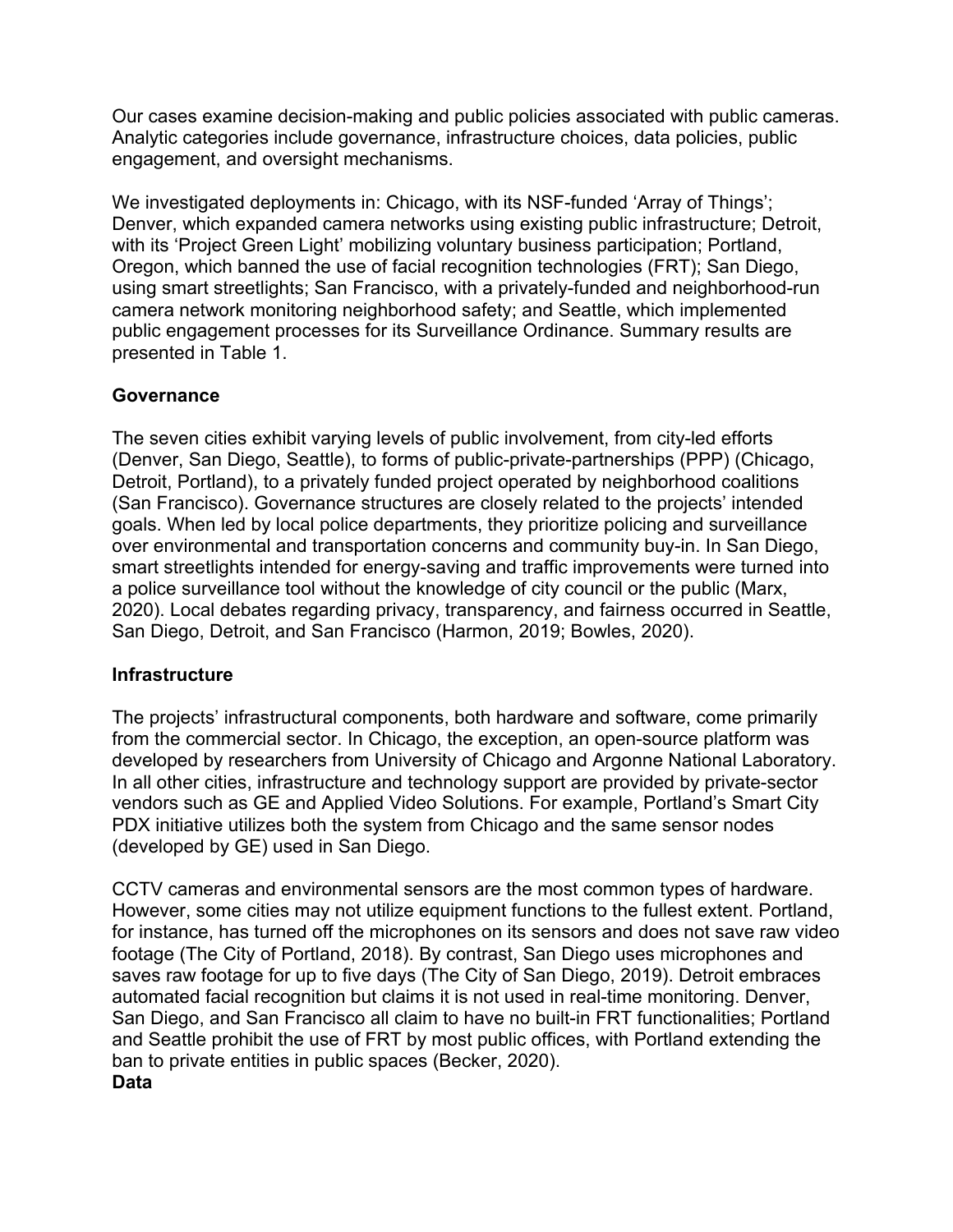Most city-sponsored projects in our study lack explicitly stated data policies regarding public surveillance projects. Portland and San Diego only reference the city's open data policy, and while Portland has an Open Data policy it does not specifically mention video data. Chicago's data collection and dissemination process is detailed in a scientific journal; Seattle's 2018 Surveillance Impact Report explicitly outlines the collection, use, storage, deletion, and sharing of data associated with the use of CCTV cameras (Seattle Department of Transportation, 2019). A San Francisco lawsuit alleges that local police used private camera data during Black Lives Matter protests, violating the city's Surveillance Technology Ordinance (San Francisco Ordinance 107-19).

## **Public engagement**

Both Denver and San Diego have been criticized for their 'secret' deployment or expansion of surveillance networks, highlighting the lack of public communication and community outreach. In Detroit and Portland, public feedback was gathered for earlystage pilot programs, but the Detroit system remains contested by public groups such as Detroit Community Technology. In San Francisco, neighborhood coalitions run and establish policy on localized camera systems. Chicago adopts a more proactive approach to public engagement, partnering with local civic groups, obtaining community feedback, publishing engagement reports, and creating educational outreach in local schools (Thornton, 2018); Seattle is the only city in our study that formalizes public engagement procedures in its surveillance ordinance (Young et al., 2019).

# **Oversight**

Similar to data policies, many cities do not have well-established oversight mechanisms. Chicago, Portland, and Seattle have an internal work group or committee responsible for project review and assessment. Portland, San Diego, San Francisco and Seattle recently passed ordinances that govern the procurement and use of public surveillance technologies, although San Diego did so only after local news revealed the clandestine operations of the local police department (Marx, 2020). Litigation is underway in San Francisco regarding police use of privately generated video data.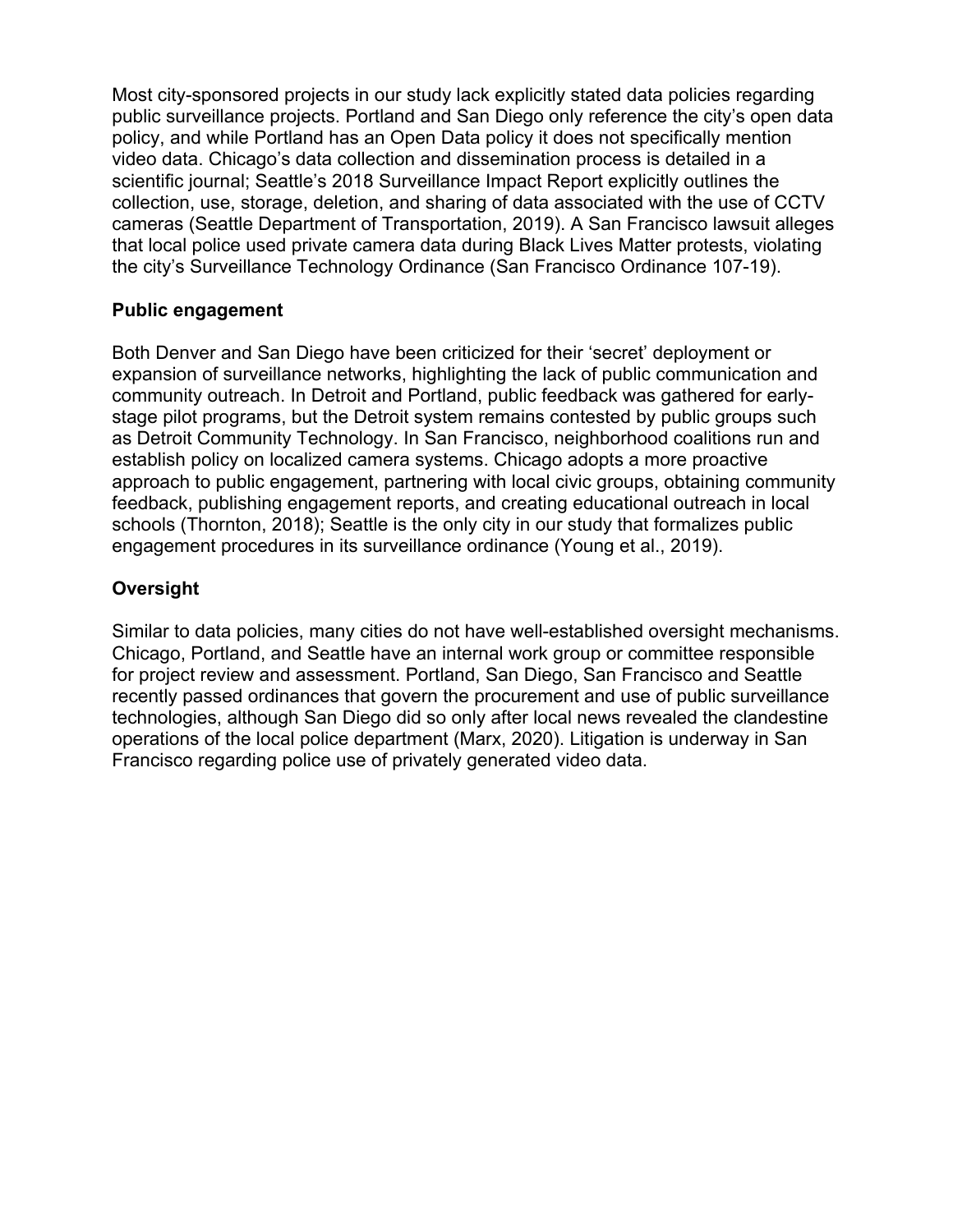#### Table 1: Cities by Factors in Municipal Camera Programs

| Ğ             | Governance                                                                 |           | Infrastructure                                      |                                                                                           | Data                                                                            | <b>Public Engagement</b>                                                                                     | Oversight                                                                                                   |
|---------------|----------------------------------------------------------------------------|-----------|-----------------------------------------------------|-------------------------------------------------------------------------------------------|---------------------------------------------------------------------------------|--------------------------------------------------------------------------------------------------------------|-------------------------------------------------------------------------------------------------------------|
|               | Goal                                                                       | Structure | Supplier                                            | Capabilities                                                                              |                                                                                 |                                                                                                              |                                                                                                             |
| Chicago       | environment.<br>transportation                                             | PPP       | university and<br>national lab                      | sensors, cameras                                                                          | open, free public access<br>to aggregate data                                   | partner with civic groups,<br>invite community feedback,<br>publish engagement report,<br>education outreach | internal working group,<br>independent reviewing<br>committee                                               |
| Denver        | policing                                                                   | public    | expand by<br>accessing<br>existing<br>networks      | real-time monitoring and<br>tracking, shot-spotting<br>computer-aided dispatch:<br>no FRT | only available to law<br>enforcement                                            | none specified                                                                                               | police claims system in line<br>with city's Strategic Plan<br>2019-2023                                     |
| Detroit       | policing                                                                   | PPP       | private vendors                                     | real-time monitoring.<br>built-in FRT, indoor<br>cameras, a 'priority'<br>response system | only available to law<br>enforcement                                            | pilot programs for awareness<br>building, public safety<br>meetings by police                                | MOU to be renewed in<br>annual meetings; city council<br>proposed governing<br>ordinance in April 2021      |
| Portland      | environment.<br>transportation                                             | PPP       | private vendors                                     | sensors, cameras<br>(microphones turned off);<br>bans FRT                                 | only saves aggregated<br>datā                                                   | consultations with targeted<br>communities, early-stage<br>public comments                                   | city ordinances, privacy work<br>group                                                                      |
| San Diego     | policing (originally:<br>energy-saving,<br>environment.<br>transportation) | public    | private vendors                                     | sensors, cameras; no<br><b>FRT</b>                                                        | raw footage stored for<br>five days; free public<br>access to aggregate<br>data | community forums and tours,<br>community advocacy<br>coalition as engagement<br>broker                       | no prior mechanism, city<br>council passes two<br>ordinances after the fact                                 |
| San Francisco | community<br>surveillance                                                  | private   | one private<br>donor (\$4<br>million in<br>cameras) | higher image quality,<br>large field of vision.<br>close-up monitoring; no<br><b>FRT</b>  | footage and analytics<br>managed by<br>neighborhood coalition                   | decision making by<br>neighborhood coalition                                                                 | authorized by neighborhood<br>association                                                                   |
| Seattle       | policing, utility, fire,<br>transportation                                 | public    | private vendors                                     | cameras, automated<br>license plate recognition.<br>Booking Photo<br>Comparison           | comprehensive data<br>policies in Surveillance<br>Impact Report                 | public presentations.<br>structured discussions.<br>public comment period                                    | community surveillance<br>working group performs<br>annual privacy and civil<br>liberties impact assessment |

# **References**

- Becker, T. (2020, September 9). *City Council approves ordinances banning use of face recognition technologies by City of Portland bureaus and by private entities in public spaces*. Portland.Gov. https://www.portland.gov/smart-citypdx/news/2020/9/9/city-council-approves-ordinances-banning-use-facerecognition
- Bowles, N. (2020, July 10). *Why is a tech executive installing security cameras around San Francisco?* The New York Times. https://www.nytimes.com/2020/07/10/business/camera-surveillance-sanfrancisco.html
- Buccelatto, P. (Jan 9, 2020). How cities can turn CCTV into smart sensors. *Government Technology. https://www.govtech.com/opinion/How-Cities-Can-Turn-CCTV-into-Smart-Sensors-Contributed.html*
- Chivukula, A., and Takemoto, T. (2021, February). *Local surveillance oversight ordinances.* Samuelson Clinic Student White Paper. https://www.law.berkeley.edu/wp-content/uploads/2021/02/Local-Surveillance-Ordinances-White-Paper.pdf